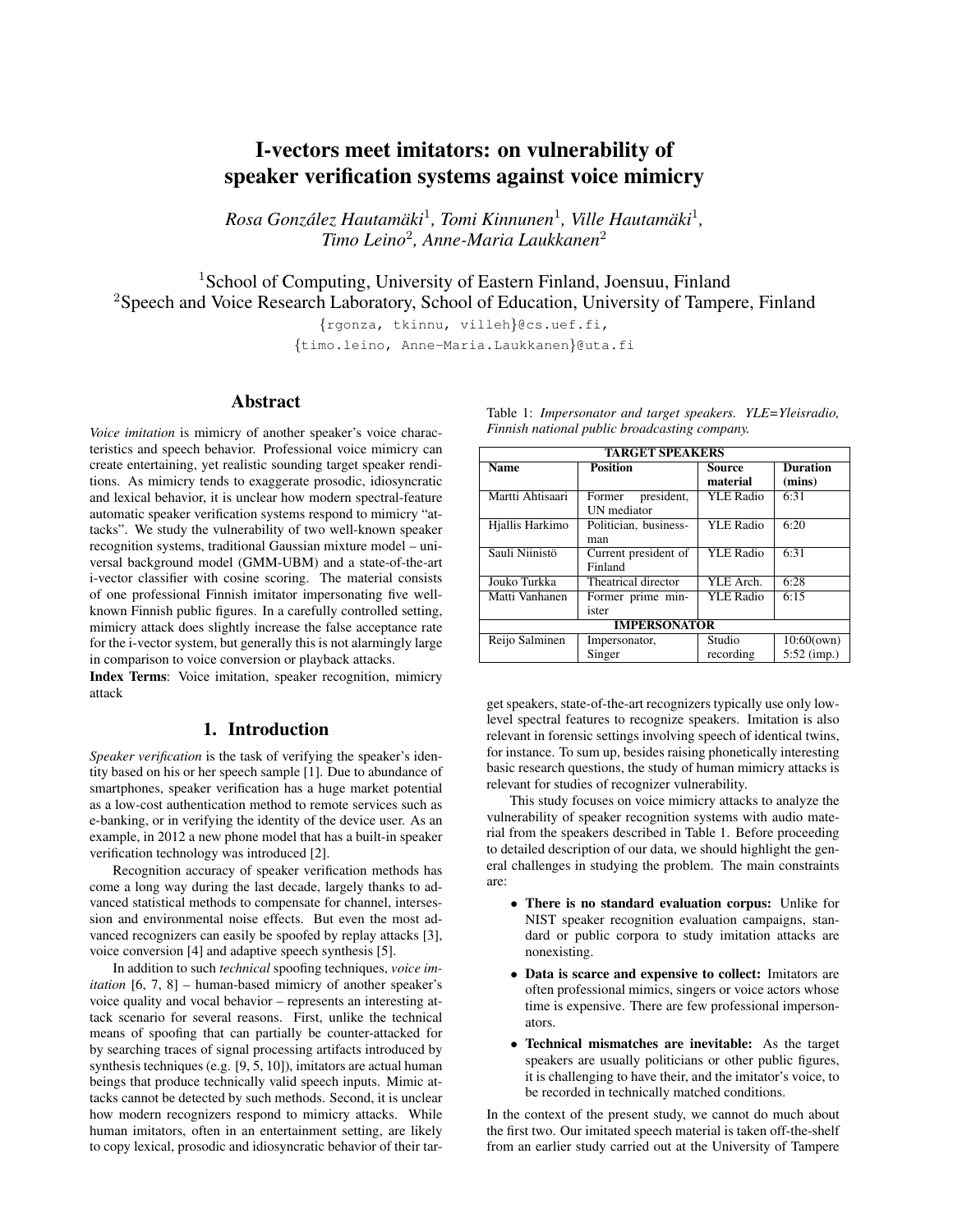Table 2: Previous studies on mimicry attack to speaker verification systems.

| Study                          | <b>Target language</b> | <b>Target speakers</b>        | <b>Impersonators</b>                       | <b>Speaker verification</b>  | <b>FAR</b> or <b>IER</b> |
|--------------------------------|------------------------|-------------------------------|--------------------------------------------|------------------------------|--------------------------|
| Lau et al. $(2004)$ [11]       | English                | Closest, average and furthest | 2 naïve                                    | <b>GMM</b>                   | n/a                      |
|                                |                        | targets from YOHO corpus se-  |                                            |                              |                          |
|                                |                        | lected with automatic system  |                                            |                              |                          |
| Lau et al. $(2005)$ [12]       | English                | Similar to [11]               | 2 professional linguist, 4 naïve           | <b>GMM</b>                   | $30 - 40 \%$             |
| Mariethoz & Bengio (2006) [13] | <b>Swiss</b>           |                               | 1 professional, 1 intermediate and 1 naïve | GMM                          | n/a                      |
| Zetterholm (2007) [8]          | Swedish                |                               |                                            | Auditory analysis by a panel | n/a                      |
| Farrús et al. (2010) [6]       | Spanish                |                               | 2 Professional                             | Prosodic parameters          | $5 - 22\%$ (IER)         |
| This study                     | Finnish                |                               | Professional                               | ivector-cosine, GMM          | $9 - 12\%$               |

[14], while the target speaker material is mostly collected from public radio and TV resources in Finland. The amount of data is comparable to other studies on the topic, see Table 2. Regarding the third challenge, mismatches in channel, recording environment and session problems are common within the context of NIST speaker recognition evaluations. State-of-the-art recognizers involving channel and intersession normalization can tackle these relatively well [15], and therefore, provide a suitable test bench to study imitation spoofing. But the stateof-the-art techniques also require massive quantities (thousands of hours) of development speech to train their hyperparameters such as the universal background model [16]. The hyperparameters are typically trained from English utterances and it is not obvious whether such recognizer can be meaningfully configured for a different language, which is the case here.

The primary contribution of our study is to compare two high-performance speaker recognition systems, traditional *Gaussian mixture model - universal background model* (GMM-UBM) recognizer [16], and state-of-the-art *i-vector* recognizer [17]. Our work extends the prior art on the topic [6, 7, 8] involving experiments on a previously unstudied, phonetically rich language, Finnish. Importantly, for the first time it compares the accuracies of GMM-UBM and i-vector recognition systems. Additionally, Section 2 provides a survey of related literature that helps us in interpreting the results.

# 2. Imitation and speaker verification

A few earlier studies have analyzed the effects on voice imitation and its effects to recognition of a speaker either by prosody or acoustical methods [6, 7, 8]. Professional impersonators, specially in entertainment, mimic certain characteristics related to prosody, pitch, voice quality, dialect and speech style of a target speaker. In the works by [6, 8], different techniques used by professional imitators are studied. The studies defined that the impersonators are able to adapt the fundamental frequency and the formant frequencies of the target voices. This presents a potential vulnerability to automatic speaker recognition systems that mainly utilize spectral features.

In [6], the authors try to quantify how much a speaker is able to approximate others' voices, by focusing in the selection of prosodic and acoustic features from two professional impersonators that imitated well-known politicians. In contrast to our study, the authors use an automatic speaker recognition system based on both prosodic and acoustic features. Prosodic parameters used in the experiment included words' duration, word segments, means and ranges of the fundamental frequency, as well as jitter and shimmer measurements. In their imitation experiment, the identification error rate increased when the score level fusion of the 12 prosodic features was performed.

In [11], the authors used YOHO corpus like [18]. The authors used two naïve impersonators (native Chinese, living in Australia more than 7 years) with no experience in mimicry. Having the natural voices of these targets, the authors used a spectral GMM system to pick 3 different speakers, the *closest, intermediate and furthest* speaker from YOHO. Then the imitators read all 40 training utterances from the three speakers, listened to the samples and tried to imitate them. There were four recording sessions for both impersonators because the authors wanted to see whether the imitators become better with more training and concluded that the verification errors indeed increased as a function of training times. An interesting observation is that both of these "naïve" impersonators could be accepted by the system as that speaker they were imitating. However, this was true *only* for the closest speaker. Neither imitator was able to be accepted as the intermediate or further speaker. This seems to suggest that speakers whose vowel space is similar to that of the imitator tend to be easily imitated, likely due to similar articulatory constraints. If the articulators are very different, it will be difficult or impossible to modify the voice sufficiently towards the target.

In a similar study [12], the same authors tested two groups of imitators: professional and non-professional, where the professional group consisted of one female linguist and one male linguist. Four other naïve imitators (two Chinese male/female, two Australian male/female) were in the nonprofessional group. Like in their other study [11], some speakers to be imitated were selected from YOHO corpus, this time only the most similar speakers in the sense of GMM likelihood. Three recording sessions for each imitator were taken. For the first professional (female linguist) the *false acceptance rate* (FAR) increased from practically 0 % to 60 %; for the male linguist, to (only) 10 % FAR using the same threshold setting. For the amateur female imitators (1 Chinese, 1 Australian), the numbers were around 20 % to 30 % FAR. The Australian male achieved similar result to the male linguist. However, the Chinese male could achieve as high as 60 % FAR. The study suggests that, independently of whether professional or not, the error rates were increased, and that linguists impersonators are not necessarily better. At least in the case when the voices of the target speakers are similar to the source speakers.

In a different study, the authors of [19], describe a technique to evaluate the quality of mimicked speech using prosodic features. The material used consists of text dependent and text indepedent utterances from 15 professional mimicry artists impersonating 7 celebrities. The effectivenes of their evaluation technique was measured with a perceptual study including 15 listeners.

Besides these studies with mimicry attack, voice conversion by means of speech synthesis and by playing a recording with the voice of the target speaker, or replay attack, have been studied to investigate the performance of speaker recognition systems. In [4], the authors applied voice conversion techniques to simulate a spoofing attack and in that way measure the vulnerability of speaker recognition systems. The study concludes that with a simple voice conversion the systems showed degradation in their performance. Nevertheless it is obvious that a human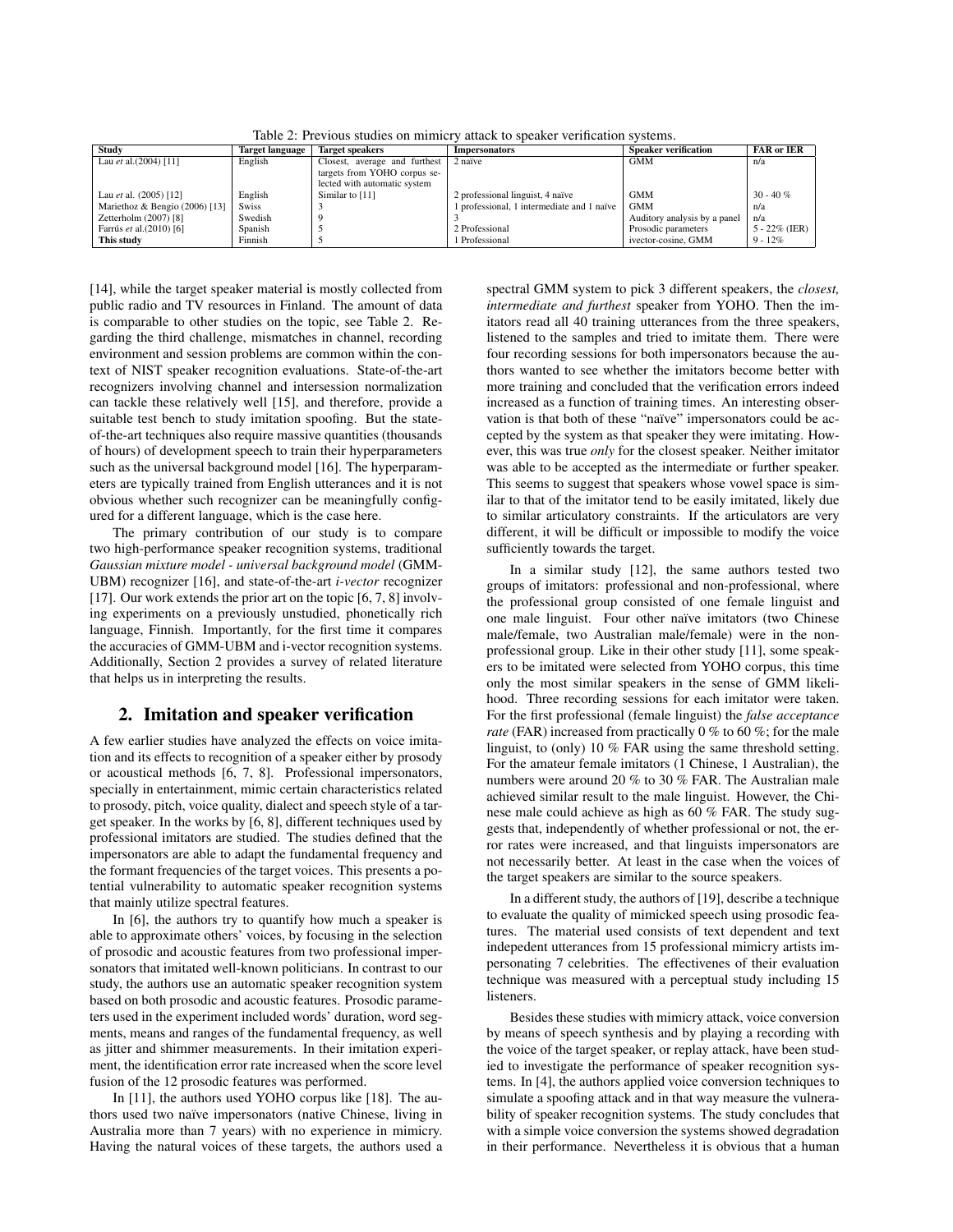listener is able to judge that the samples sound unnatural. In [3], the authors defined a replay attack detection system and how to incorporate it to a speaker recognition system to reduce the recognition error.

# 3. Material

The speech material, described in Table 1, consists of one male Finnish impersonator imitating 5 well-known Finnish public figures. The language is Finnish. The target speakers data was collected from public radio interviews and TV programs. The impersonator's audio samples were recorded in a studio environment. All the speech samples were down-sampled to 8kHz from 44.1 kHz and converted to mono.

### 3.1. Corpus design

For the enrollment phase, the target speakers training material includes 5 minutes of active speech after performing humanbased voice activity detection. For the experiments, the test segments were chunked from long recordings to 20 seconds segments, considering the amount of imitated speech available in our corpus. The impersonator's own voice was recorded reading text fragments from interviews of the target speakers. The imitation samples include 2 recordings per target speaker. The test segments and trial lists are prepared in a way to directly analyze the performance of the automatic systems in a NIST-like speaker recognition evaluation setting.

# 4. Experiments

The baseline test includes the 5 target speakers with 27 test segments, making equal number of genuine trials. The *baseline* case does not include imitation samples, instead the impersonator's *natural* voice recordings are used as impostor trials. All the test segments have a duration of 20 seconds. For the *mimicry attack* test, the genuine trials were maintained and the impostor trials consisted of imitations by the impersonator of the target speakers with 31 test segments, adding to 155 trials in total. Table 3 shows the trial statistics. In both settings, the impersonator is the same speaker impostor. In this way, the effect of imitation, when the impostor uses his natural voice (baseline case) and when he tries to sound like a target speaker (mimicry attack case), can be studied.

Table 3: *Imitation attack test trials.*

|                 | Total | Duration       |
|-----------------|-------|----------------|
| Genuine trials  | 27    | 7 mins.        |
| Impostor trials | 155   | $30 - 40$ mins |

#### 4.1. Speaker recognition systems

This study considers two speaker recognition systems: a traditional Gaussian mixture model with universal background model (GMM-UBM) [16] and a state-of-the-art i-vector with cosine scoring [17].

The *GMM-UBM* is the standard system with UBM trained with NIST 04, 05, 06 and 08 data and 512 Gaussians components.

For the *i-vector with cosine scoring*, given two utterances represented by two vectors in the *i-vector* space [20], the angle between the two vectors, or *cosine similarity*, is considered as a measure to compare them and use it to make decisions in the recognition process. The cosine similarity for i-vector based speaker recognition was introduced in [21]. 54-dimensional MFCCs are extracted and a gender-dependent universal background model (UBM) with 512 Gaussian components is trained from NIST 04, 05, 06 and 08 data. The i-vector extractor is 400-dimensional, T-matrix is trained using the same data set plus Fisher and Switchboard.

### 5. Results

Figure 1 shows the standard *detection error trade-off* (DET) curves for the baseline and the mimicry attack test. It was observed that at the *equal error rate* (EER) point for i-vector-Cosine system, only 2 target trials were classified as non target and 18 out of 155 non-target trials were classified as target. For the GMM-UBM, no significant differences are observed from the DET curves.



Figure 1: DET curves for both systems.

To better analyze the effect of imitation spoofing, we set the decision threshold to the EER threshold on the baseline data, similar to [4]. The *false acceptance rate* (FAR) is then measured on the imitation data. Table 4 shows that FAR slightly increases in the imitation case for the i-vector system, but decreases for the GMM-UBM system. When imitation data is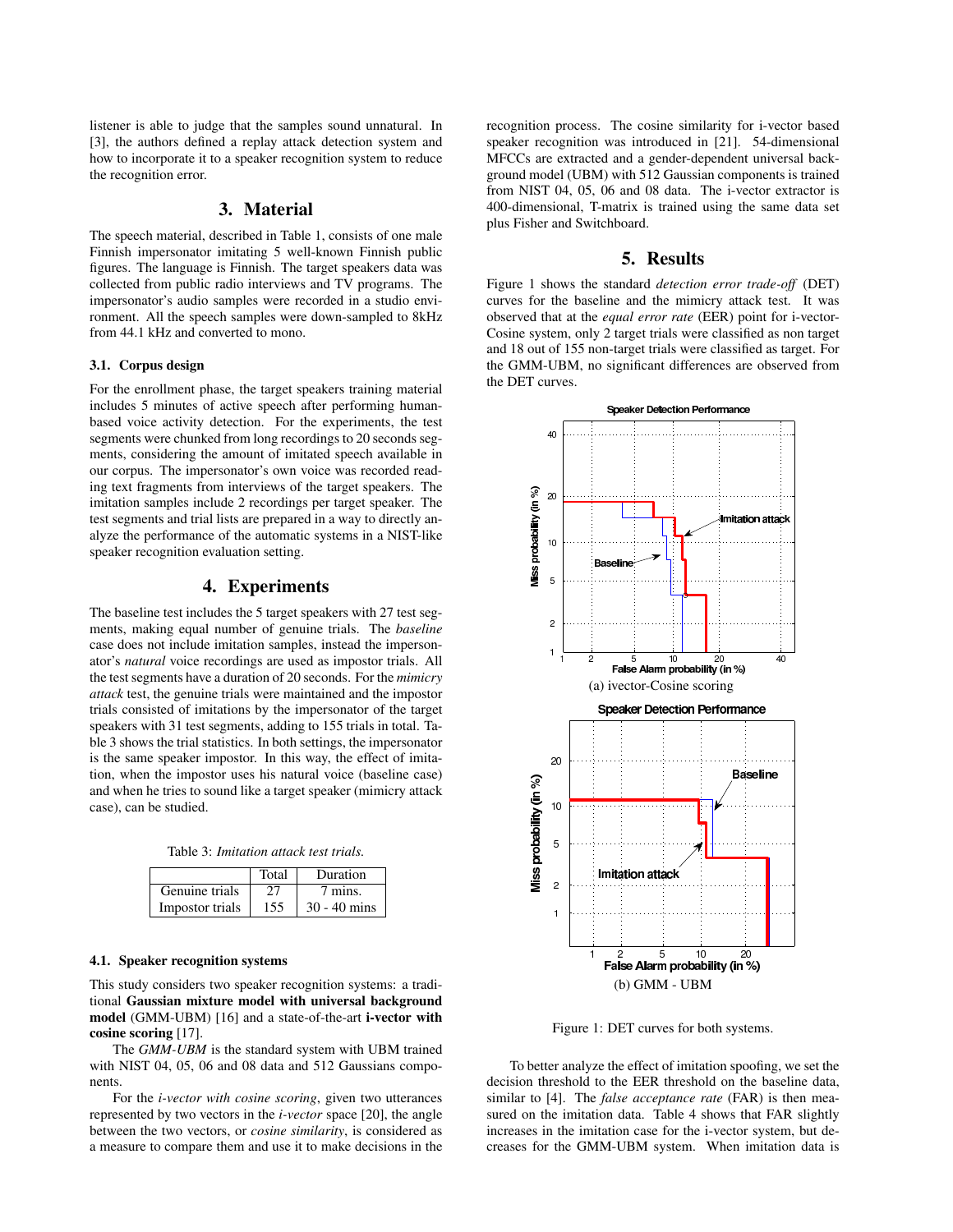included in the test, recognition accuracy decreases in a range acceptable for its performance. This means that the imitation attack scenario studied here does not affect the performance of the selected systems.

Table 4: *Effect of mimicry attack to false acceptance rates (FAR %). Decision threshold is set to EER point on the baseline data.*

| Test            | i-vector Cosine   GMM-UBM |       |
|-----------------|---------------------------|-------|
| <b>Baseline</b> | 9.03                      | 11 11 |
| Mimicry attack  | 11.61                     | 9.68  |

The DET plots in Fig. 1 are presented given that they are a standard tool for assessing speaker verification accuracy. Admittedly, the usefulness of DET plot for the present analysis is limited due to sparse data, which is typical in imitation studies. Therefore, a possibly more insightful analysis could be obtained by studying the response of the recognition systems to individual target speakers; this is shown in Fig. 2. This graph displays the average recognizer score per target speakers before (baseline) and after the attack (mimicry). The *standard errors of the mean* (SEM), with 95% confidence range are also given.

Several interesting observations can be made. Firstly, comparing the heights of the baseline graphs – a measure of the similarity of our imitator's *natural* voice against a particular  $target - N<sub>1</sub>$  appears to be the most similar to the imitator's voice, while Turkka and Vanhanen have lower recognizer scores. The same pattern holds for both recognizers. Previous literature [8, 12] has suggested that imitation attacks against "similar" target speakers might be easier than against speakers with very different voice quality. According to Fig. 2, this is *not* the case here; the imitation scores against the most similar target, Niinistö, in fact lower the scores, while the relative increase is largest with the most dissimilar target, Harkimo. The difference of scores in GMM-UBM system is more visible than in i-vector system. In the case the recognition threshold is carefully set between the impostor's natural voice scores and his imitations of Ahtisaari and Harkimo, he maybe accepted as the target speaker. It must be kept in mind that the recognizers used in [11] had high-quality clean input signal and controlled text passages to select similar and dissimilar speakers, while our study deals with a scenario with free text-inputs and involve nonperfect and unknown target recordings. While our speaker verification systems are able to cope with this variability (the baseline error rates are on typical range of GMM-based recognizers), it is likely that the additional effect due to impersonation gets masked under the problems introduced in both lexical and channel differences. In order to exclude these effects and focus solely on the success of imitator, ideally all the speech samples, target speakers and impersonator, should be collected under the same, clean conditions. However, as discussed above, this is neither practical nor presents a realistic case what it comes to recognizer vulnerabilities "out in the wild".

## 6. Conclusions

In this paper, a study of the vulnerability of speaker verification systems against voice mimicry attacks is presented. Two highperformance speaker recognition systems were compared with mimicry attack data in Finnish language. The comparison of the accuracy of the recognition systems, GMM-UBM and i-vector system respectively, was possible even with the limited data that characterizes imitation attacks material in general. Our results

#### ■Baseline impostor ■Mimicry impostor □Target score



(a) ivector-Cosine scoring



■Baseline impostor ■Mimicry impostor □Target score

Figure 2: Score distribution comparison per target. The bars also show the standard error of the mean with 95% confidence.

suggest that the professional impersonator was not able to degrade the performance of our state-of-the-art automatic speaker recognition systems. While there are voices that are possible to imitate by a skillful person, the system is able to detect correctly a good portion of the imitation trials. This implies that even when auditory perception dictates that the impersonator is good at mimicking other voices, the system is able to recognize the impersonator's own voice characteristics and reject it as an impostor. For future work, incorporating more than one impersonator to the test as a impostor subject, and including placing a lexical constraint on the test segments, from the impersonator and the target speakers, could give us an additional knowledge on when impersonator is able to successfully attack the system. Especially, as a future work we are looking into how well our current results generalize to a wider range of impersonators.

### 7. Acknowledgments

This work was supported by the Academy of Finland projects number 253120 and 253000.